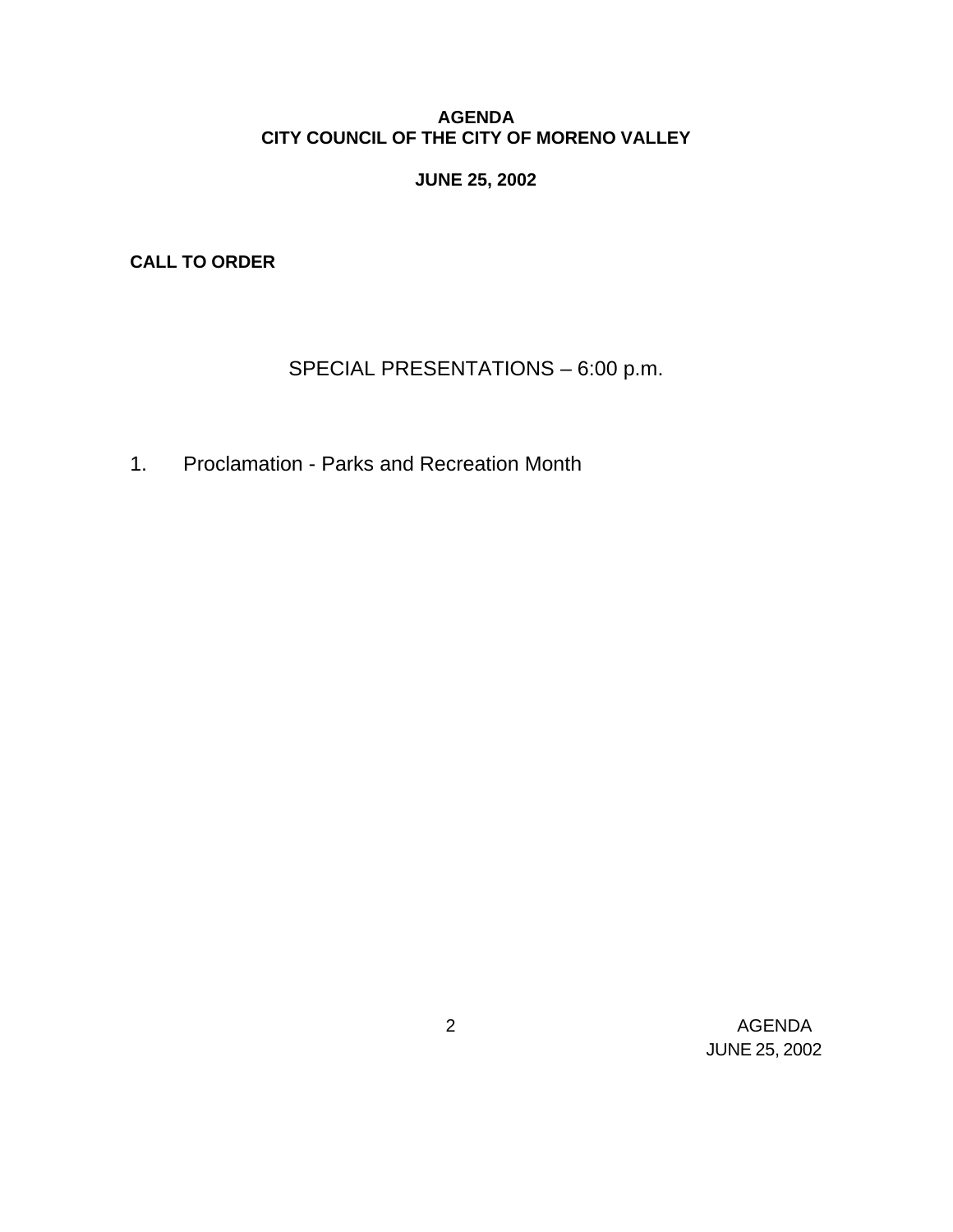# **AGENDA JOINT MEETING OF THE CITY COUNCIL OF THE CITY OF MORENO VALLEY MORENO VALLEY COMMUNITY SERVICES DISTRICT COMMUNITY REDEVELOPMENT AGENCY OF THE CITY OF MORENO VALLEY**

# **REGULAR MEETING – 6:30 P.M. JUNE 25, 2002**

• **CALL TO ORDER** (Joint Meeting of the City Council of the City of Moreno Valley, Moreno Valley Community Services District, and the Community Redevelopment Agency of the City of Moreno Valley - actions taken at the Joint Meeting are those of the Agency indicated on each Agenda item)

# • **PLEDGE OF ALLEGIANCE**

- **INVOCATION** Pastor O.J. Philpot, Christ Community Church
- **ROLL CALL**
- **INTRODUCTIONS**
- PUBLIC COMMENTS **ON MATTERS ON THE AGENDA** WILL BE TAKEN UP AS THE ITEM IS CALLED FOR BUSINESS, BETWEEN STAFF'S REPORT AND CITY COUNCIL DELIBERATION (SPEAKER SLIPS MAY BE TURNED IN UNTIL THE ITEM IS CALLED FOR BUSINESS.) Those wishing to speak should submit a BLUE speaker slip to the Bailiff. There is a three-minute limit per person.

All remarks and questions shall be addressed to the presiding officer or to the City Council and not to any individual Council member, staff member or other person.

• PUBLIC COMMENTS **ON MATTERS NOT ON THE AGENDA** UNDER THE JURISDICTION OF THE CITY COUNCIL WILL BE HEARD PRIOR TO CITY COUNCIL REPORTS AND CLOSING COMMENTS. IN THE EVENT THAT THE AGENDA ITEM FOR SUCH PUBLIC COMMENTS HAS NOT BEEN CALLED BY 10:00 P.M., IT SHALL BE CALLED AS THE NEXT ITEM OF BUSINESS FOLLOWING THE CONCLUSION OF ANY ITEM BEING HEARD AT 10:00 P.M. Those wishing to speak should submit a PINK speaker slip to the Bailiff. There is a three-minute limit per person.

All remarks and questions shall be addressed to the presiding officer or to the City Council and not to any individual Council member, staff member or other person.

 3 AGENDA JUNE 25, 2002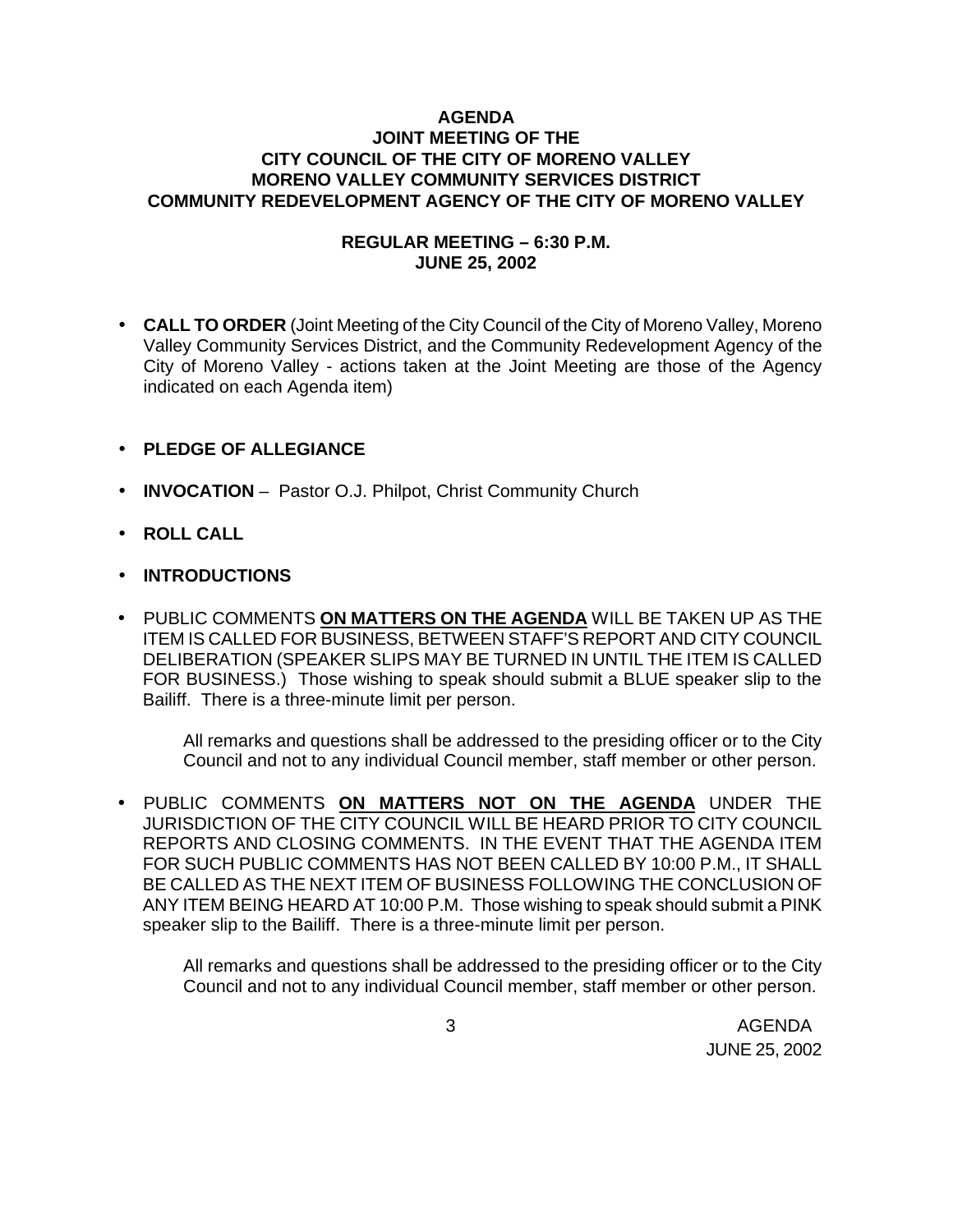# **JOINT CONSENT CALENDARS (SECTIONS A-C) OF THE CITY COUNCIL OF THE CITY OF MORENO VALLEY, MORENO VALLEY COMMUNITY SERVICES DISTRICT, AND COMMUNITY REDEVELOPMENT AGENCY OF THE CITY OF MORENO VALLEY**

All items listed under the Consent Calendars, Sections A, B, and C, are considered to be routine and non-controversial, and may be enacted by one motion unless a member of the Council, Community Services District, or Redevelopment Agency requests that an item be removed for separate action. The motion to adopt the Consent Calendars is deemed to be a separate motion by each Agency and shall be so recorded by the City Clerk. Items withdrawn for report/discussion will be heard after public hearing items.

# **A. CONSENT CALENDAR** - **CITY COUNCIL**

- A1. ORDINANCES FIRST READING BY TITLE ONLY Recommendation: Waive reading of all Ordinance Introductions and read by title only.
- A2. MINUTES REGULAR MEETING OF MAY 28, 2002 (Report of: City Clerk) Recommendation: Approve as submitted.
- A3. AUTHORIZATION TO AWARD THE CONSTRUCTION CONTRACT FOR THE ATWOOD AVENUE IMPROVEMENTS FROM HEACOCK STREET TO INDIAN STREET, PROJECT NO. 00-89277420 (Report of: Director of Public Works/City Engineer) Recommendation: Award the construction contract for the Atwood Avenue Improvements from Heacock Street to Indian Street to Vance Corporation, 2271 North Locust Avenue, Rialto, California 92377, the lowest responsible bidder; authorize the Mayor to execute a contract agreement with Vance Corporation; and authorize the issuance of a Purchase Order to Vance Corporation in the amount of \$769,942 (the bid amount plus 10% contingency) when the contract has been signed by all parties (Account No. 144.68421).
- A4. RATIFICATION OF GRANT APPLICATION SUBMITTALS FOR THE SAFE ROUTES TO SCHOOL PROGRAM, BICYCLE AND PEDESTRIAN FACILITIES PROGRAM, AND BICYCLE TRANSPORTATION ACCOUNT PROGRAM (Report of: Director of Public Works/City Engineer) Recommendation: Ratify the submittal of grant applications for the Safe Routes to School (SR2S) Program, Bicycle and Pedestrian Facilities (SB 821) Program, and Bicycle Transportation Account (BTA) Program.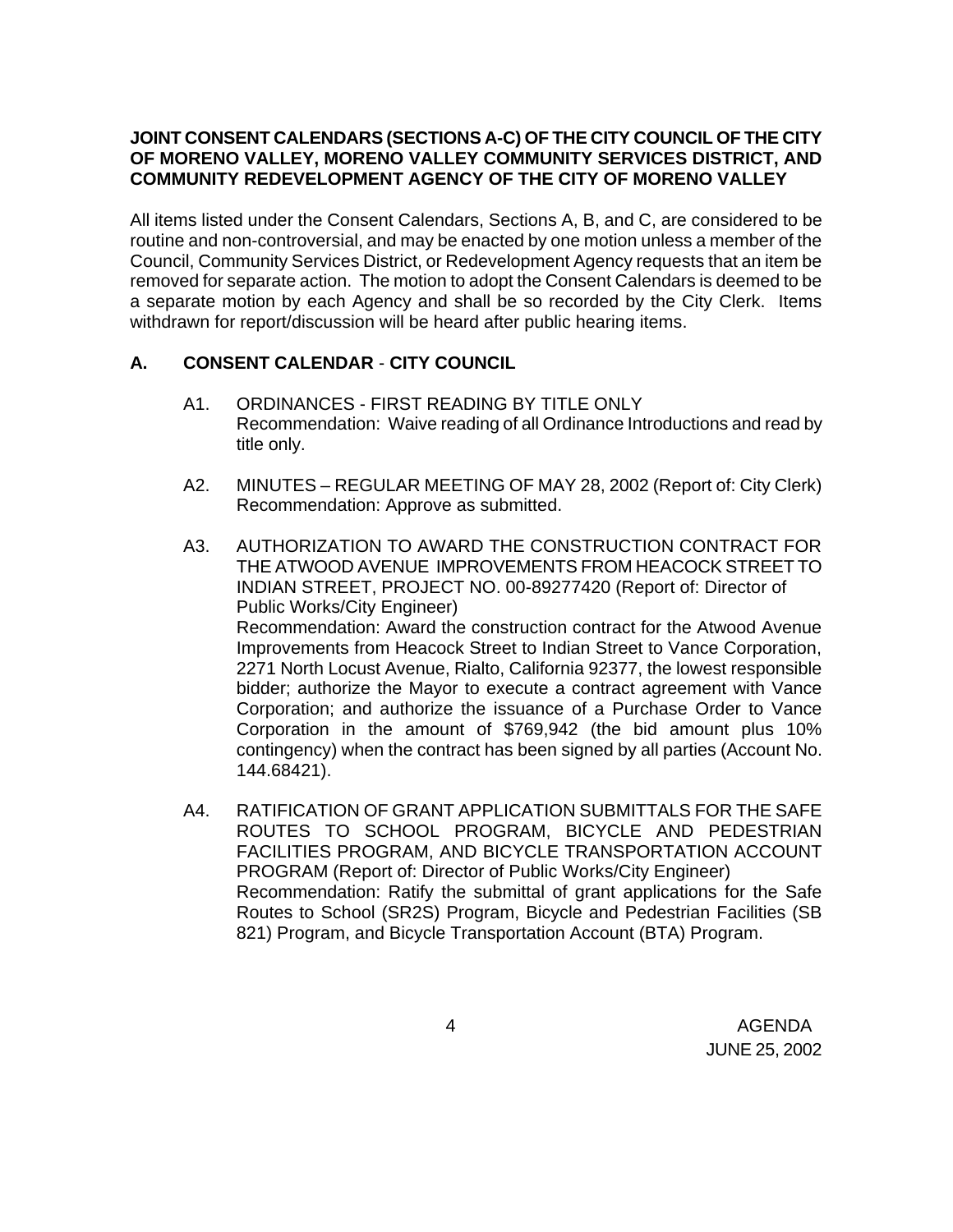- A5. TITLE TRANSFER TO EXCESS PROPERTY CREATED BY THE EXTENSION OF CALLE SAN JUAN DE LOS LAGOS TO NEWHOPE STREET (Report of: Director of Public Works/City Engineer) Recommendation: Authorize the Mayor to sign the Lot Line Adjustment and direct staff to process the documents in accordance with the Subdivision Map Act; authorize the Mayor to sign the Offer to Purchase Excess Property created by the extension of Calle San Juan De Los Lagos to Newhope Street; and authorize the Mayor to sign the Quitclaim Deed transferring the City's title interest in the property described in the Lot Line Adjustment to Joseph Bunker and direct the City Clerk to record said Quitclaim Deed.
- A6. WASTE MANAGEMENT OF THE INLAND EMPIRE FY 2002/03 RATE ADJUSTMENT (Report of: Director of Public Works/City Engineer) Recommendation: Receive and file this report on the Waste Management of the Inland Empire proposed FY 2002/03 Rate Adjustment.
- A7. AWARD OF ANNUAL COPIER AGREEMENT TO XEROX CORPORATION (Report of: Director of Finance/City Treasurer) Recommendation: Award the annual copier agreement to Xerox Corporation as being in the best interest of the City.
- A8. APPROVAL OF FINAL MAP 30317 SINGLE FAMILY RESIDENTIAL PROJECT, AND ACCEPT AGREEMENT & BONDS FOR PUBLIC RIGHT-OF-WAY IMPROVEMENTS, SOUTH SIDE OF IRIS AVENUE, WEST OF LASSELLE STREET – K. HOVANIAN FORECAST HOMES, INC. (Report of: Director of Public Works/City Engineer) Recommendation: Approve Final Map 30317, authorize the City Clerk to sign the map and transmit said map to the County Recorder's Office for recordation; accept the bonds and Agreement for Public Improvements; authorize the Mayor to execute the agreement; and direct the City Clerk to forward the signed agreement to the County Recorder's Office for recordation.
- A9. REQUEST FOR STREET NAME CHANGE ADOPT RESOLUTION NO. 2002-47, A RESOLUTION OF THE CITY COUNCIL CHANGING THE STREET NAME OF FRANKHALE ROAD TO JENNINGS COURT, BEGINNING AT MORTON ROAD AND EXTENDING A DISTANCE OF 900 FEET EASTERLY (Report of: Director of Public Works/City Engineer) Recommendation: Adopt Resolution No. 2002-47, A Resolution of the City Council Changing the Street Name of Frankhale Road to Jennings Court, beginning at Morton Road and Extending a Distance of 900 feet easterly.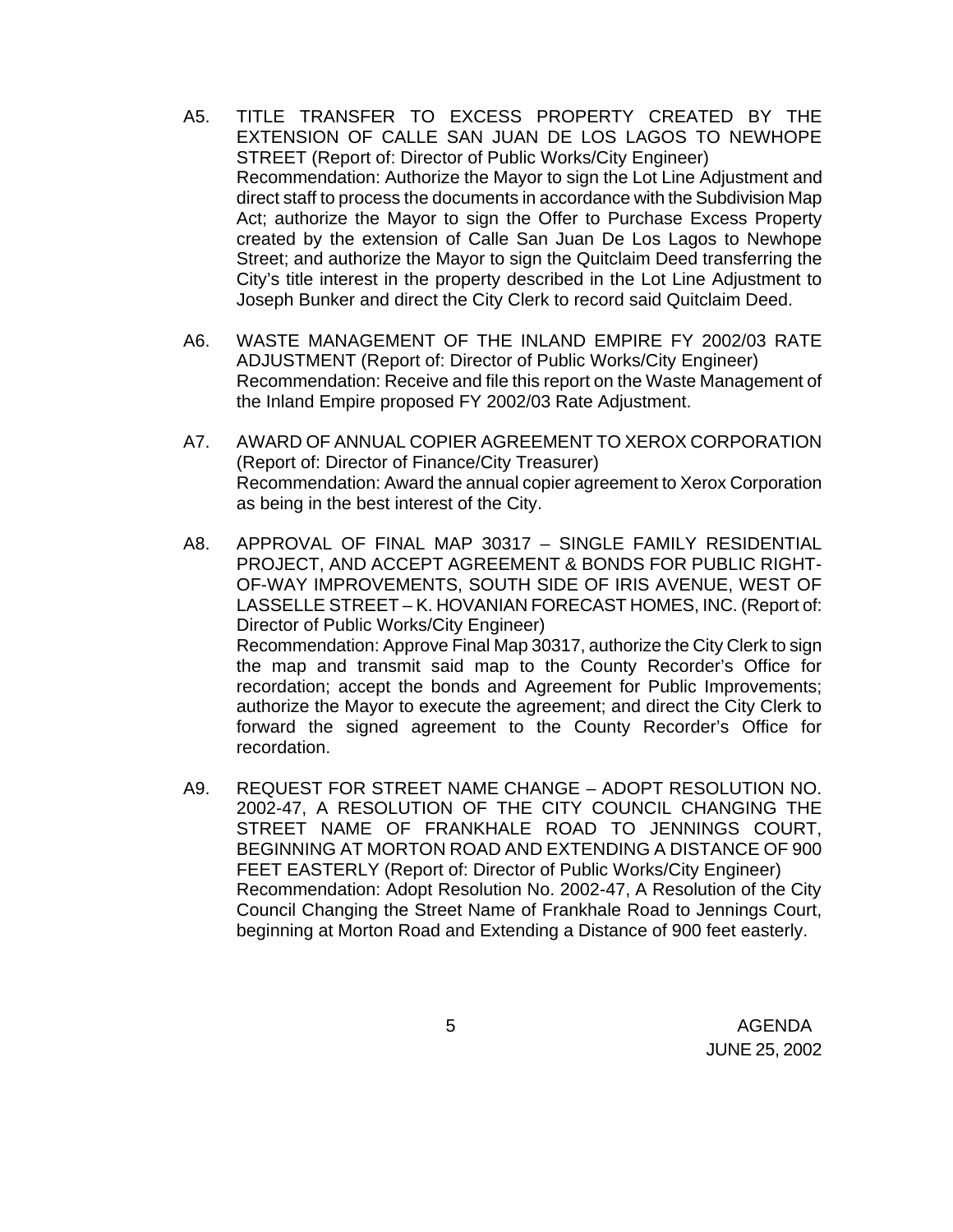#### Resolution No. 2002-47

A Resolution of the City Council of the City of Moreno Valley, California, Changing the Name of Frankhale Road to Jennings Court, Beginning at Morton Road and Extending a Distance of 900 Feet Easterly

A10. WARRANT REPORT – MAY 2002 (Report of: Director of Finance/City Treasurer) Recommendation: Adopt Resolution No. 2002-49, approving the Warrant

Report, dated May 2002 in the total amount of \$9,501,254.20.

#### Resolution No. 2002-49

A Resolution of the City Council of the City of Moreno Valley, California, Approving the Warrant Report Dated May 31, 2002

A11. AUTHORIZATION TO AWARD THE CONSTRUCTION CONTRACT FOR THE DRACAEA AVENUE IMPROVEMENTS FROM HEACOCK STREET TO PERRIS BOULEVARD, PROJECT NO. 00-92774 (Report of: Director of Public Works/City Engineer)

Recommendation: Award the construction contract to E.G.N. Construction, Inc., 1549 East Grand Avenue, Pomona, California 91766, the lowest responsible bidder; authorize the Mayor to execute a contract with E.G.N. Construction, Inc.; authorize the issuance of a Purchase Order for E.G.N. Construction, Inc. in the amount of \$795,612.29 (the amount of bid plus 10% contingency), when the Contract has been signed by all parties (Account Nos. 143.68420 and 892.81621); and approve the street closure of Dracaea Avenue in two phases, between Heacock Street and Indian Street for approximately three (3) months, and between Indian Street and Perris Boulevard for approximately three (3) months.

# **B. CONSENT CALENDAR** - **COMMUNITY SERVICES DISTRICT**

- B1. ORDINANCES FIRST READING BY TITLE ONLY Recommendation: Waive reading of all Ordinance Introductions and read by title only.
- B2. MINUTES REGULAR MEETING OF MAY 28, 2002 (Report of: City Clerk) Recommendation: Approve as submitted.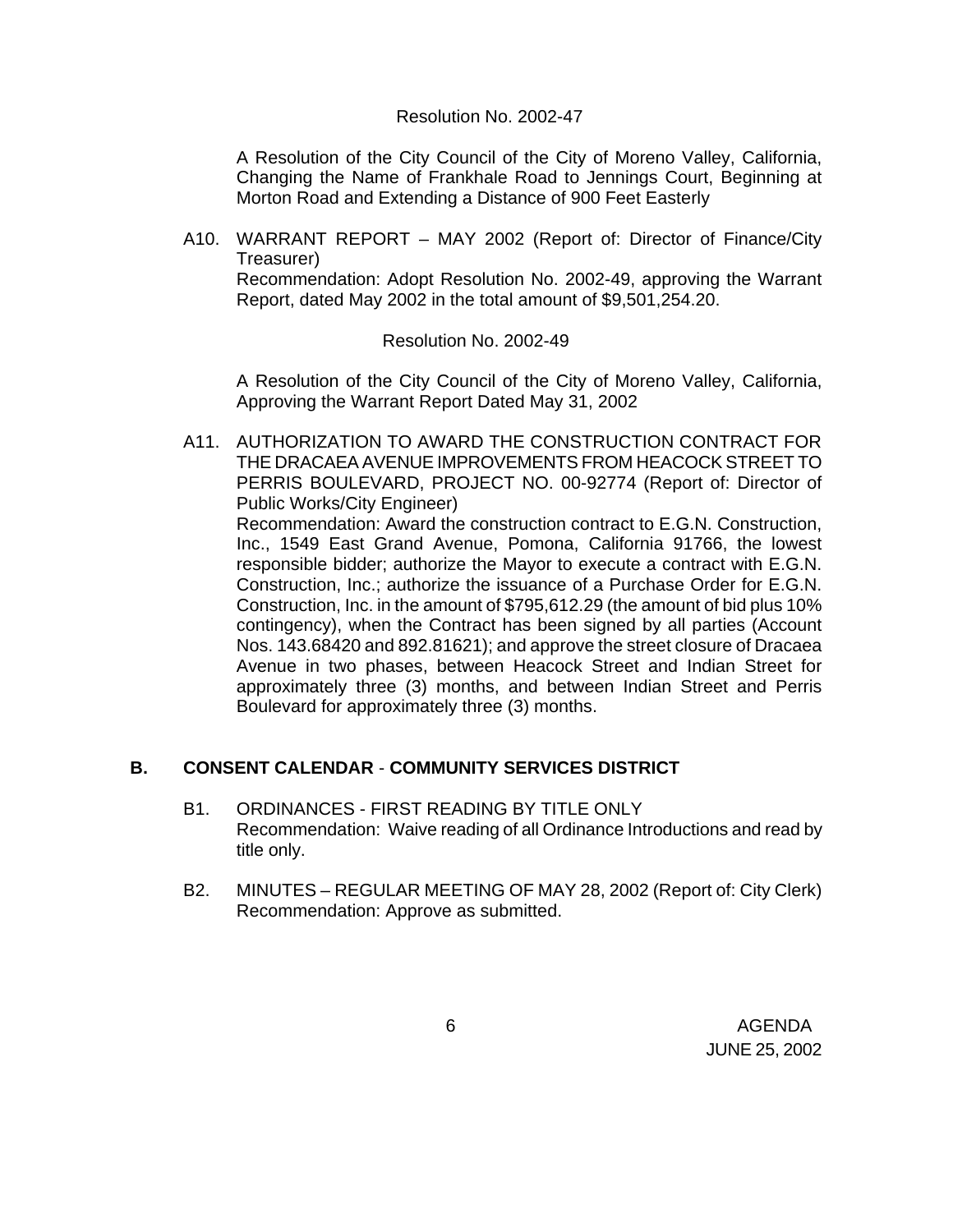# **C. CONSENT CALENDAR** - **COMMUNITY REDEVELOPMENT AGENCY**

- C1. ORDINANCES FIRST READING BY TITLE ONLY Recommendation: Waive reading of all Ordinance Introductions and read by title only.
- C2. MINUTES REGULAR MEETING OF MAY 28, 2002 (Report of: City Clerk) Recommendation: Approve as submitted.

# **D. PUBLIC HEARINGS**

Questions or comments from the public on a Public Hearing matter are limited to five minutes per individual and must pertain to the subject under consideration. Those wishing to speak should complete and submit a GOLDENROD speaker slip to the Bailiff.

- D1. DELINQUENT RESIDENTIAL SOLID WASTE ACCOUNTS (Report of: Director of Public Works/City Engineer) Recommendation: That the City Council:
	- 1. Approve placing the submitted list of delinquent solid waste accounts, available in the City Clerk's office, on the 2002/2003 Riverside County property tax roll for collection; and
	- 2. Direct the City Clerk to file with the Riverside County Auditor a certified copy of Resolution 2000-51 and the report as required by Section 5473.4 of the California Health and Safety Code and Section 6.02.030 of the City of Moreno Valley Municipal Code.

# **E. ITEMS REMOVED FROM CONSENT CALENDARS FOR DISCUSSION OR SEPARATE ACTION**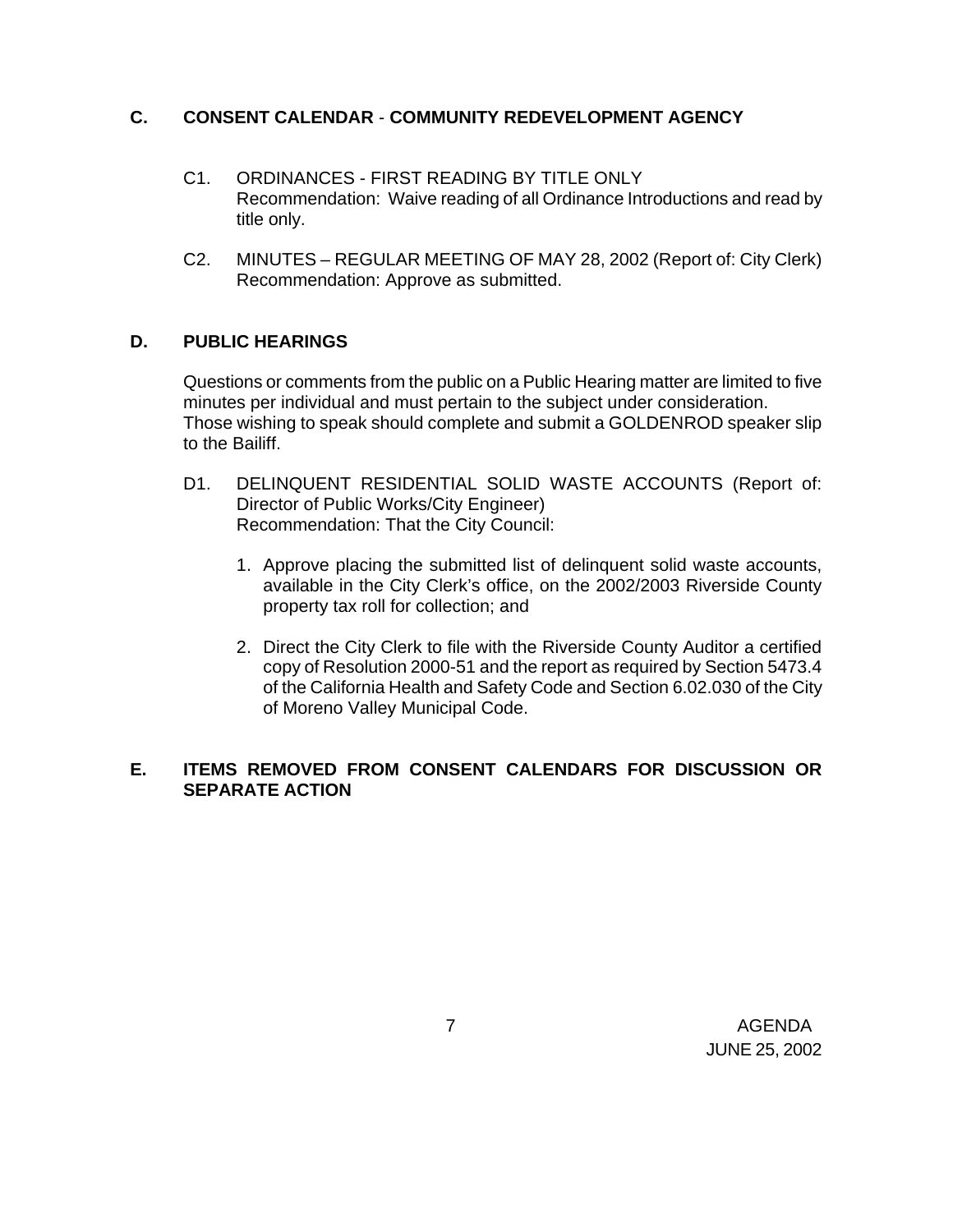# **F. REPORTS**

F1. ADOPTION OF FY 2002-03 BUDGET AND RELATED ACTIONS (RESOLUTIONS NOS. 2002-37, CSD 2002-07 AND RDA 2002-04) (CONTINUED FROM MAY 28, 2002) (Report of: Director of Finance/City Treasurer)

Recommendation: Staff recommends that the City Council:

1. Adopt Resolution No. 2002-37, approving the Operating and Capital Budgets for the City of Moreno Valley for FY 2002/03.

# Resolution No. 2002-37

A Resolution of the City Council of the City of Moreno Valley, California, Adopting the Operating and Capital Budgets for Fiscal Year 2002/03

2. Acting in its capacity as the President and Board of Directors of the Community Services District of the City of Moreno Valley, adopt Resolution No. CSD 2002–07, approving the Operating and Capital Budgets for the Community Services District of the City of Moreno Valley for FY 2002/03.

#### Resolution No. CSD 2002-07

 A Resolution of the Community Services District of the City of Moreno Valley, California, Adopting the Operating and Capital Budgets for Fiscal Year 2002/03

3. Acting in its capacity as the Chairperson and Agency Members of the Community Redevelopment Agency of the City of Moreno Valley, Adopt Resolution No. RDA 2002-04, approving the Operating and Capital Budgets for the Community Redevelopment Agency of the City of Moreno Valley for FY 2002/03.

#### Resolution No. RDA 2002-04

A Resolution of the Community Redevelopment Agency of the City of Moreno Valley, California, Adopting the Operating and Capital Budgets for Fiscal Year 2002/03

4. Acting in its capacity as the President and Board of Directors of the Community Services District, approve the repayment of up to \$40,000,000 to the City of Moreno Valley by renewal of the Promissory Note, pursuant to the terms and conditions of the outstanding Promissory Note, the borrowing of up to \$40,000,000 pursuant to the terms and conditions of the Promissory Note, and the execution of the original of said note by the President of the Board of Directors, and the delivery of said executed note to the Treasurer of the City.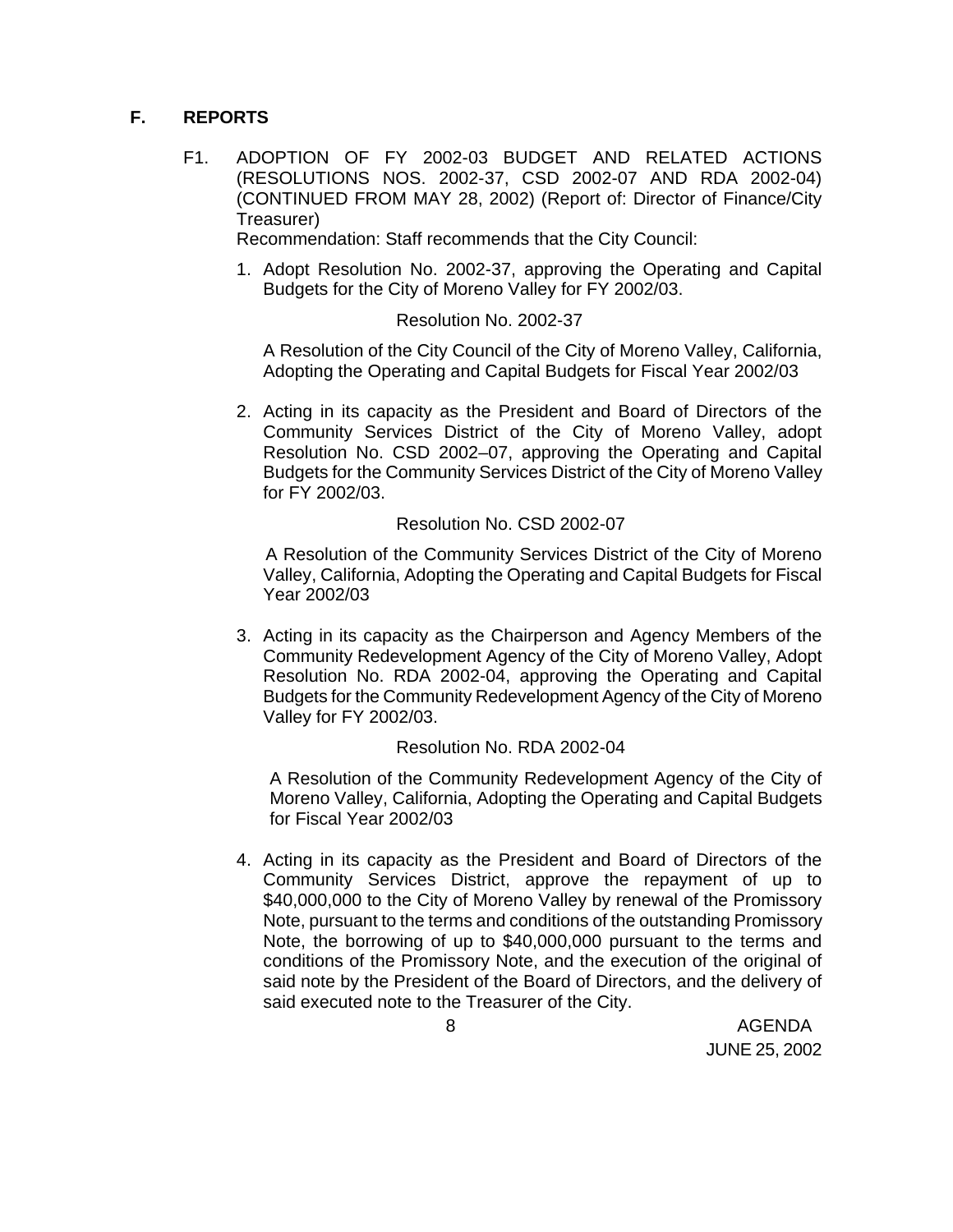- 5. Acting in its capacity as the Chairperson and Agency Members of the Community Redevelopment Agency of the City of Moreno Valley, approve the repayment of up to \$40,000,000 to the City of Moreno Valley by renewal of the Promissory Note, pursuant to the terms and conditions of the outstanding Promissory Note, the borrowing of up to \$40,000,000 pursuant to the terms and conditions of the Promissory Note, and the execution of the original of said note by the Chairperson and Agency Members, and the delivery of said executed note to the Treasurer of the City.
- 6. Adopt Resolution No. 2002-38, temporarily decreasing the City's utility user's tax for the primary energy provider of electricity, which is a Local Distribution Company (LDC) within the City of Moreno Valley, from the voter approved rate of 6.00% to 5.33% for a one-year period.

#### Resolution No. 2002-38

A Resolution of the City Council of the City of Moreno Valley, California, Temporarily Decreasing the City's Utility User's Tax Charged by the Local Distribution Company, Which is the Primary Energy Provider of Electricity

- 7. Approve the FY 2002/03 Staffing Plan and Position Control Roster, which reflect the personnel allocations consistent with the FY 2002/03 Proposed Budget.
- F2. ADOPTION OF THE 2002 REVISED 10-YEAR CAPITAL PLAN (CONTINUED FROM MAY 28, 2002) (Report of: Director of Public Works/City Engineer) Recommendation: That the City Council:
	- 1. Adopt the 2002 Revised 10-Year Capital Plan contingent upon minor revisions made in the adoption of the FY 2002/2003 Budget; and
	- 2. Make a finding that the document is consistent with AB 1600, California Mitigation Fee Act.
- F3. REPORT TO CONSIDER PUBLIC COMMENTS REGARDING MAIL BALLOT PROCEEDING FOR COMMUNITY SERVICES DISTRICT ZONE B (RESIDENTIAL STREET LIGHTING), ZONE D (PARKWAY LANDSCAPE MAINTENANCE) AND THE ANNUAL SERVICES CHARGES FOR TRACT 27251-1 (AND ALL AFFECTED PHASES) (Report of: Director of Public Works/City Engineer) Recommendation: That the City Council, acting in their respective capacities as President and Members of the Board of Directors of the Moreno Valley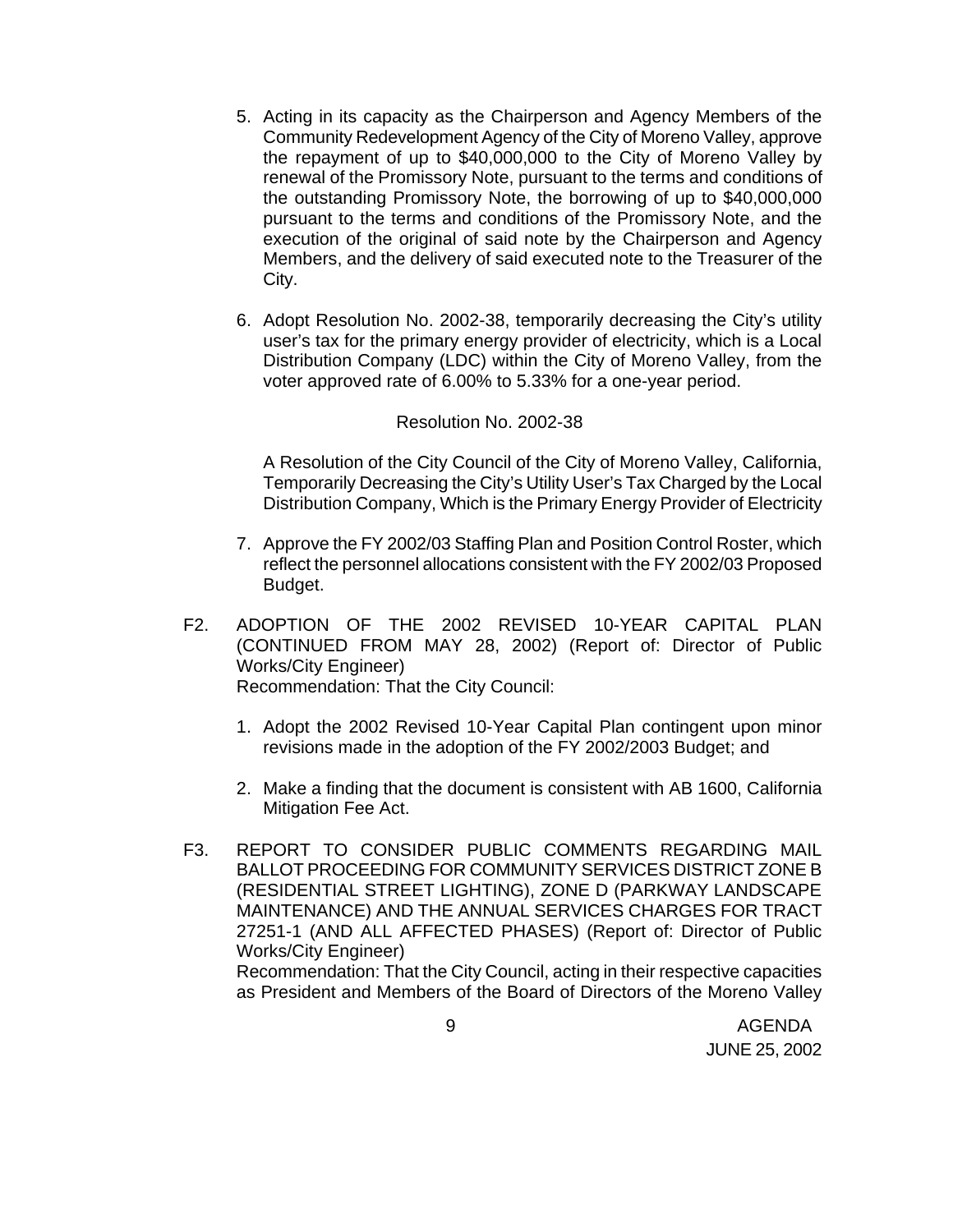Community Services District (CSD), accept public comments regarding the proposed inclusion of Tract 27251-1 (and all affected phases) into the CSD Zone B (Residential Street Lighting), Zone D (Parkway Landscape Maintenance), and the annual service charges.

- F4. REPORT TO CONSIDER PUBLIC COMMENTS REGARDING COMMUNITY SERVICES DISTRICT ZONE B (RESIDENTIAL STREET LIGHTING) MAIL BALLOT PROCEEDING FOR TENTATIVE TRACT 30300 (AND ALL AFFECTED PHASES) (Report of: Director of Public Works/City Engineer) Recommendation: That the City Council, acting in their respective capacities as President and Members of the Board of Directors of the Moreno Valley Community Services District (CSD), accept public comments regarding the proposed inclusion of Tentative Tract 30300 (and all affected phases) into the CSD Zone B (Residential Street Lighting) and the annual service charge.
- F5. REPORT TO CONSIDER PUBLIC COMMENTS REGARDING MAIL BALLOT PROCEEDING FOR COMMUNITY SERVICES DISTRICT ZONE B (RESIDENTIAL STREET LIGHTING), ZONE D (PARKWAY LANDSCAPE MAINTENANCE) AND THE ANNUAL SERVICE CHARGES FOR TRACT 19879 (AND ALL AFFECTED PHASES) (Report of: Director of Public Works/City Engineer) Recommendation: That the City Council, acting in their respective capacities as President and Members of the Board of Directors of the Moreno Valley Community Services District (CSD), accept public comments regarding the proposed inclusion of Tract 19879 (and all affected phases) into the CSD Zone B (Residential Street Lighting), Zone D (Parkway Landscape
- F6. GENERAL MUNICIPAL ELECTION NOVEMBER 5, 2002 (Report of: City Clerk)

Recommendation: That the City Council:

Maintenance), and the annual service charge.

1. Adopt:

Resolution No. 2002-43, calling and giving notice of the holding of a general municipal election on Tuesday, November 5, 2002 of certain officers as required by the provisions of the laws of the State of California relating to general law cities and for the submission of an initiative measure relating to the City's utility user's tax;

# Resolution No. 2002-43

 10 AGENDA A Resolution of the City Council of the City of Moreno Valley, California, Calling and Giving Notice of the Holding of a General Municipal Election on Tuesday, November 5, 2002, of Certain Officers as Required by the Provisions of the Laws of the State of California

JUNE 25, 2002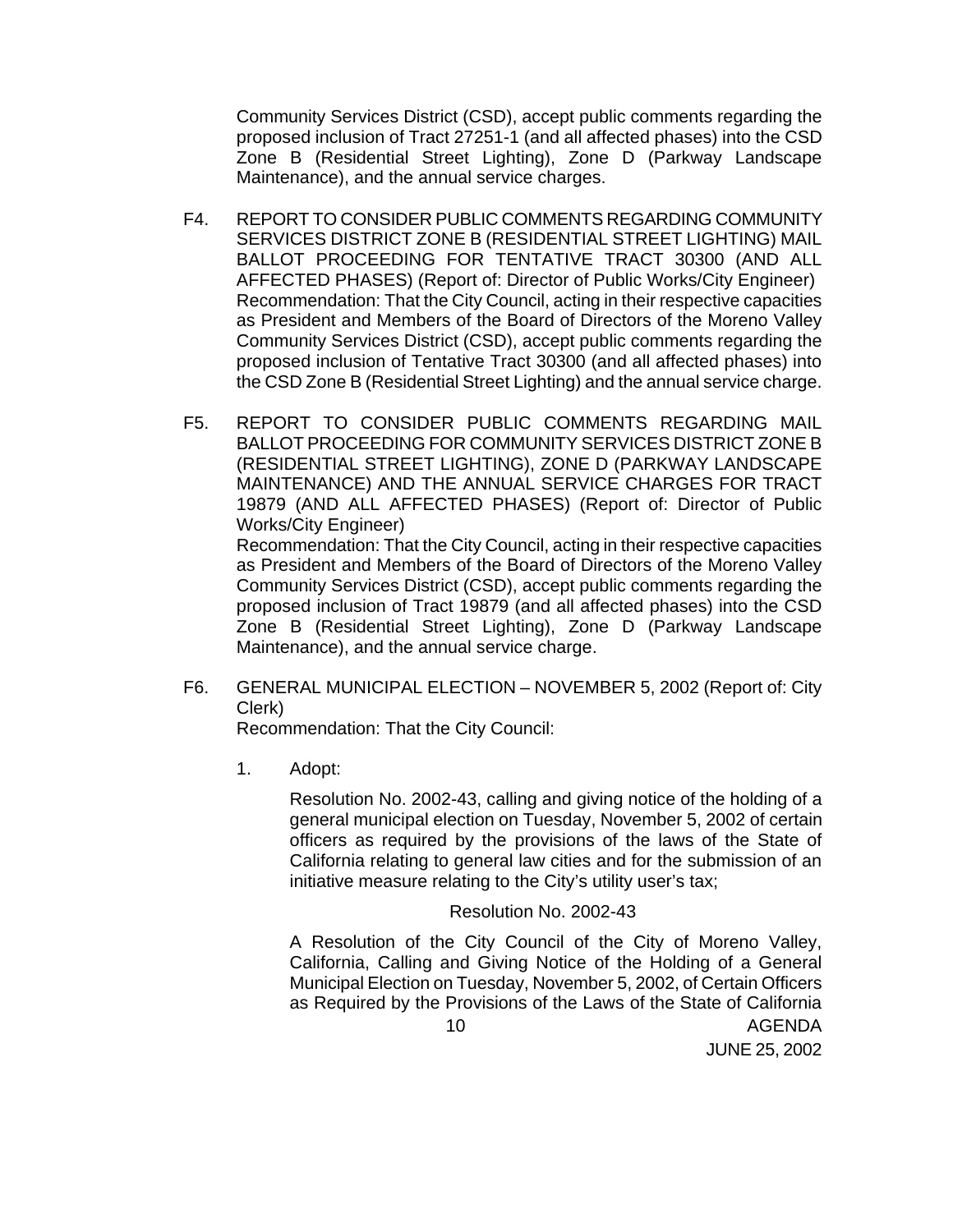Relating to General Law Cities and for the Submission of an Initiative Measure Relating to the City's Utility User's Tax

Resolution No. 2002-44, requesting the Board of Supervisors of the County of Riverside to consolidate a general municipal election with the statewide general election to be held on Tuesday, November 5, 2002, pursuant to §10403 of the California Elections Code; and

## Resolution No. 2002-44

A Resolution of the City Council of the City of Moreno Valley, California, Requesting the Board of Supervisors of the County of Riverside to Consolidate a General Municipal Election with the Statewide General Election to be Held on Tuesday, November 5, 2002, Pursuant to Section 10403 of the California Elections Code

Resolution No. 2002-45, adopting regulations for candidates for elective office pertaining to candidates' statements submitted to the voters at an election to be held on Tuesday, November 5, 2002.

#### Resolution No. 2002-45

A Resolution of the City Council of the City of Moreno Valley, California, Adopting Regulations for Candidates for Elective Office Pertaining to Candidates' Statements Submitted to the Voters for the Election to be Held on Tuesday, November 5, 2002

- 2. Authorize the City Clerk to submit the proposed resolutions to the Registrar of Voters, together with the Municipal Information Form, containing the most recent boundary changes of Council districts within the City.
- F7. ADOPT RESOLUTION 2002-46, AMENDING RESOLUTION NO. 2001-33 TO EXPAND MUNICIPALLY-OWNED UTILITY TO INCLUDE STORM WATER UTILITY SYSTEMS AS ONE OF THE AUTHORIZED SERVICES (Report of: Director of Public Works/City Engineer) Recommendation: That the City Council adopt Resolution 2002-46 amending Resolution No. 2001-33 to include Storm Water Utility Systems as one of the authorized services.

# Resolution No. 2002-46

A Resolution of the City Council of the City of Moreno Valley, California, Amending Resolution No. 2001-33 to Expand the Municipally-Owned Utility of Include Storm Water Utility Systems as One of the Authorized Services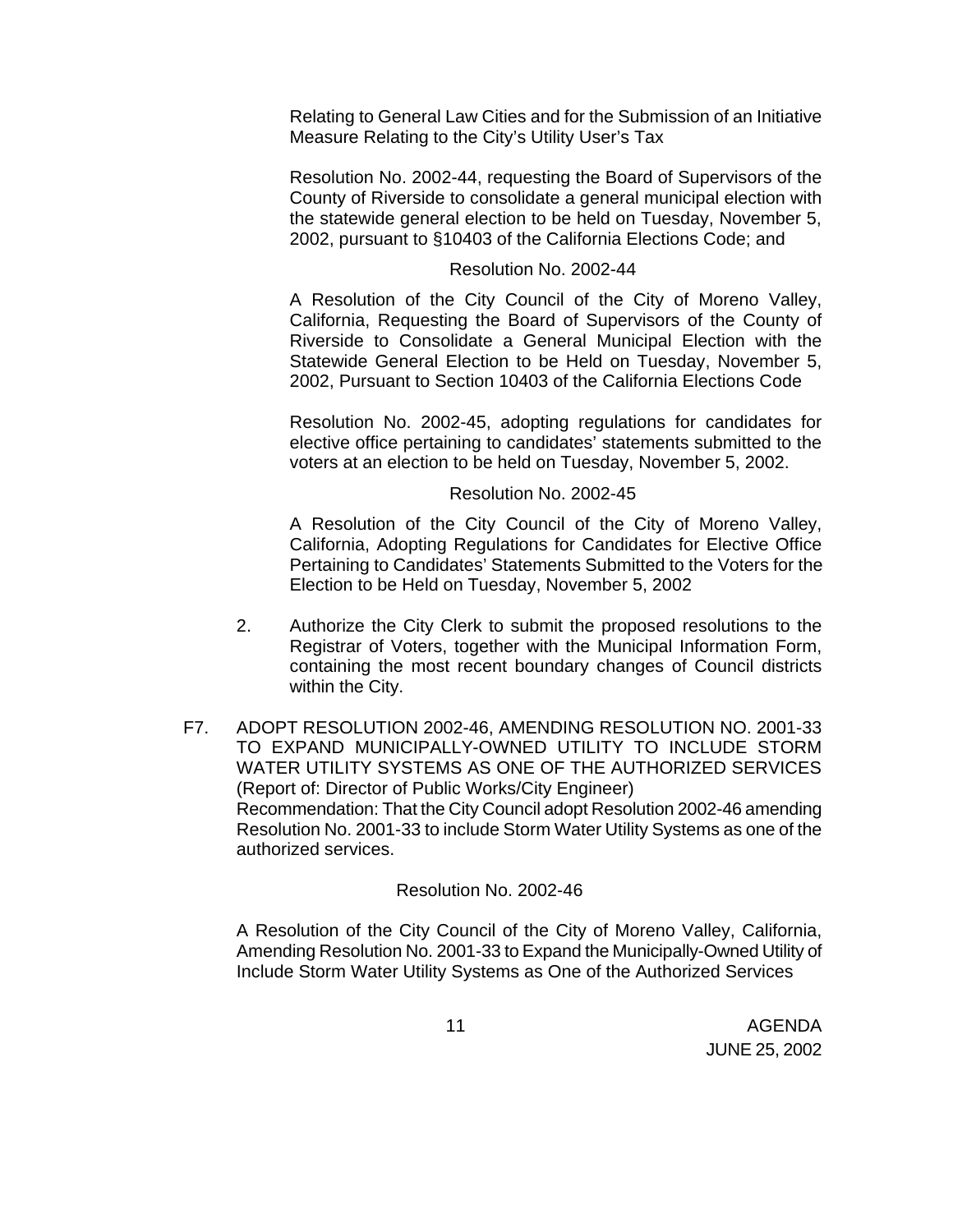- F8. APPOINTMENTS TO THE CITY COUNCIL ADVISORY BOARDS AND COMMITTEES (Report of: City Clerk) Recommendation: That the City Council:
	- 1. Review the ballots for appointments to various City Council Advisory Boards and Committees (to be provided by the City Clerk) and mark your choices where appropriate; or
	- 2. If appointments are not made, declare the positions vacant and authorize the City Clerk to re-notice the positions as vacant.
- F9. CONSIDERATION OF CITY POLICY RELATIVE TO MEASURE A (Report of: Director of Public Works/City Engineer) Recommendation: Approve Resolution No. 2002-48 endorsing extension of Riverside County Measure A.

#### Resolution No. 2002-48

A Resolution of the City Council of the City of Moreno Valley, California, Supporting Extension of Measure A

- F10. LEGISLATIVE UPDATE (Report of: Assistant City Manager) Recommendation: That the City Council receive and file the Legislative Status Report.
- F11. CITY MANAGER'S REPORT (Informational Oral Presentation only not for Council action)

#### **G. LEGISLATIVE ACTIONS**

ORDINANCES - 1ST READING AND INTRODUCTION - NONE

ORDINANCES - 2ND READING AND ADOPTION

G1. ADOPTION OF ORDINANCE NO. 604, AN ORDINANCE OF THE CITY COUNCIL OF THE CITY OF MORENO VALLEY, CALIFORNIA, AMENDING TITLE 9 OF THE CITY OF MORENO VALLEY MUNICIPAL CODE REGARDING DEVELOPMENT REVIEW REQUIREMENTS, INCOMPLETE AND INACTIVE APPLICATIONS, RESIDENTIAL DEVELOPMENT STANDARDS, PLANNED UNIT DEVELOPMENTS, AIRPORT LAND USE COMPATIBILITY, ACCESSORY STRUCTURES, FENCES AND SYSTEMS, COMPACT PARKING, NEIGHBORHOOD IDENTIFICATION SIGNS, OFF-SITE REAL ESTATE SIGNS AND ARCHITECTURAL COMPATIBILITY (RECEIVED FIRST READING AND INTRODUCTION JUNE 11, 2002 ON A 4-0 VOTE, BATEY ABSENT)

 12 AGENDA JUNE 25, 2002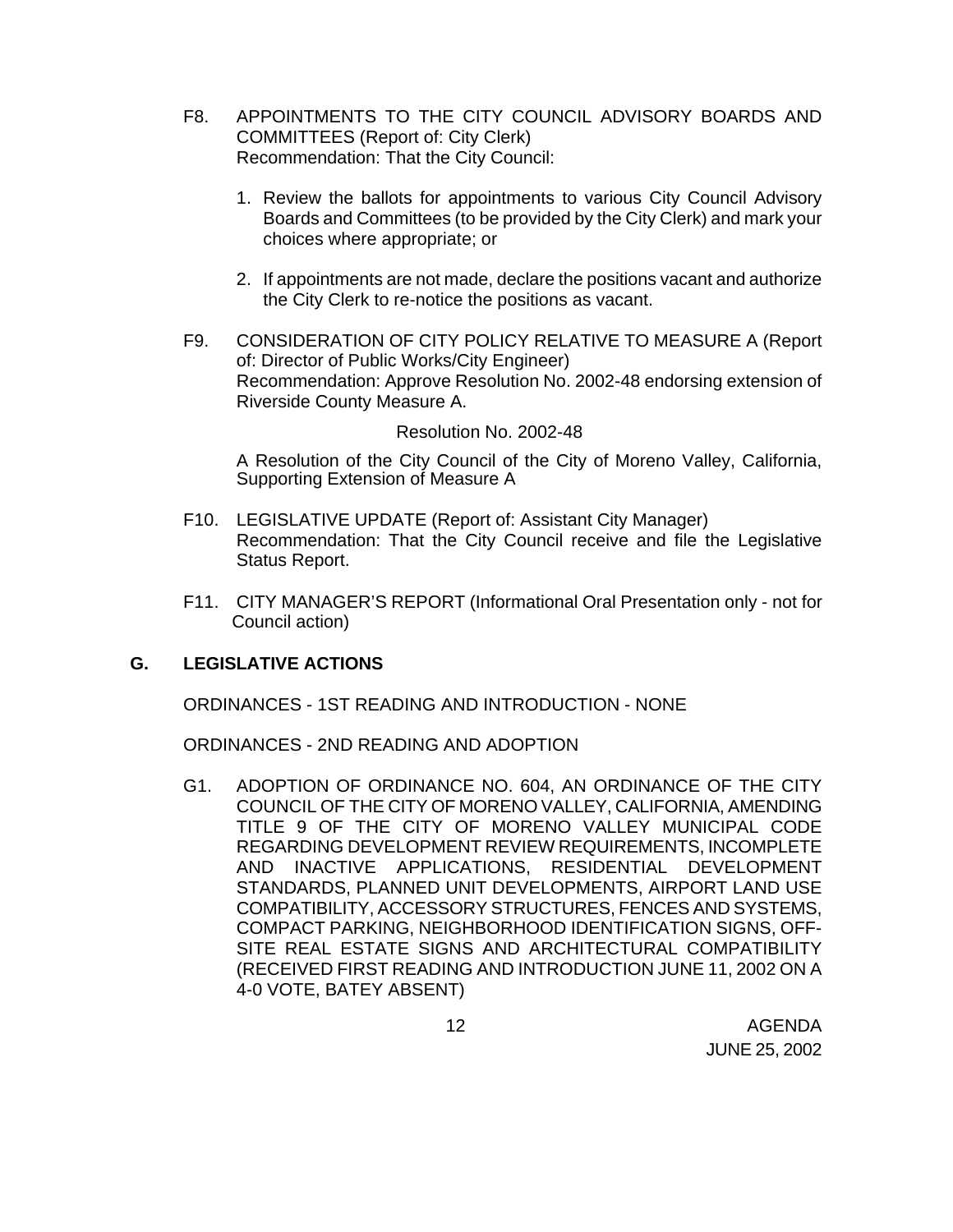Recommendation: Adopt Ordinance No. 604

## Ordinance No. 604

An Ordinance of the City Council of the City of Moreno Valley, California, Amending Title 9 of the City of Moreno Valley Municipal Code Regarding Development Review Requirements, Incomplete and Inactive Applications, Residential Development Standards, Planned Unit Developments, Airport Land Use Compatibility, Accessory Structures, Fences and Systems, Compact Parking, Neighborhood Identification Signs, Off-Site Real Estate Signs and Architectural Compatibility

ORDINANCES - URGENCY ORDINANCES - NONE

RESOLUTIONS - NONE

• PUBLIC COMMENTS **ON ANY SUBJECT NOT ON THE AGENDA** UNDER THE JURISDICTION OF THE CITY COUNCIL

Those wishing to speak should complete and submit a PINK speaker slip to the Bailiff. There is a three-minute time limit per person.

All remarks and questions shall be addressed to the presiding officer or to the City Council and not to any individual Council member, staff member or other person.

# • **CLOSING COMMENTS AND/OR REPORTS OF THE CITY COUNCIL, COMMUNITY SERVICES DISTRICT, OR COMMUNITY REDEVELOPMENT AGENCY**